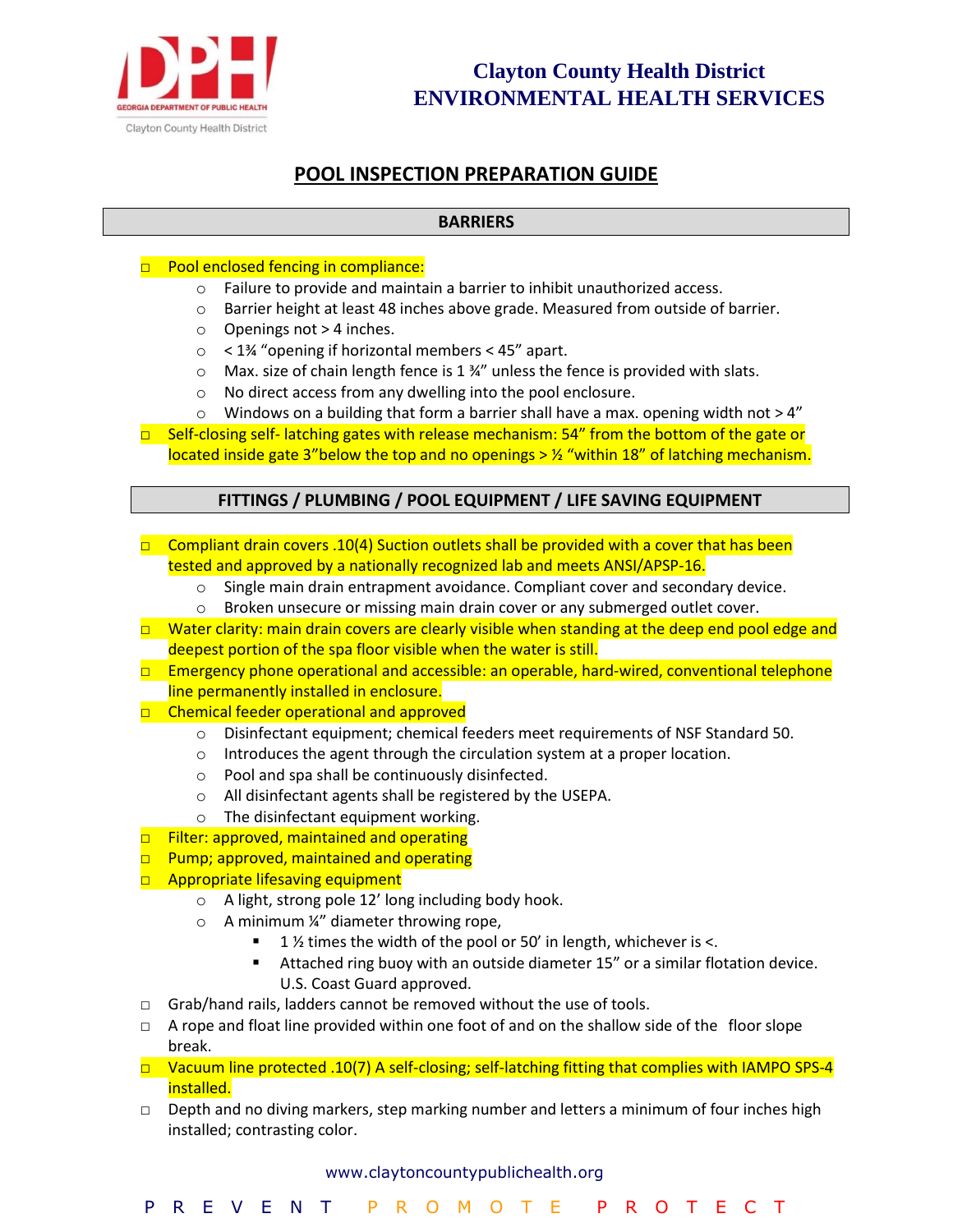- □ Outer 2" of each step marked with slip resistant tile; contrasting color.
- $\Box$  Pool deck; maintained including coping, a 4' minimum width of continuous, unobstructed deck area.
- $\Box$  Skimmers/gutters maintained and operable; Skimmer weir that adjusts automatically to variations in the water.
	- $\circ$  The skimmer equalizer lines shall be protected by an approved cover/grated with a flow rating equal the maximum system flow divided by the number of skimmers in the system or the maximum flow rating of the skimmer, whichever is greater.
- $\Box$  Equipment for pool adequate to turnover pool capacity as specified.
- □ Return inlets maintained, shall not constitute a hazard to the user.
- □ Automated controller; Feed pumps and controllers wired so that cannot operate without filter pump.
- □ Piping identified; marked with directional arrows.
- □ A cleanable strainer basket provided upstream of the pump.
- □ Gauge(s) in proper location; sight glass installed
- □ A pressure gauge installed downstream from the pump; on piping or filter top.
- □ A sight glass installed on the waste discharge line of pressure filters.
- □ Supplemental disinfection .16(2)(a) NSF approved (ozone or UV) supplemental disinfection system on increased risk pool, if applicable (New Construction)
- $\Box$  Flow meter: Flowmeter measures 1 % times the design flow rate and is installed properly and accurate within 10% of actual flow.
- □ Toilets and lavatories: fixtures and dressing area cleaned and sanitized.
- □ One rinse shower provided on the deck unless exempted in the rule.
- □ Dressing showers supplied with hot and cold water under pressure.

#### **SIGNAGE REQUIREMENTS**

- □ Signs: peak occupancy, pool/spa/signs and in clear view
	- o "No Diving" marking (along with universal symbol) installed on deck 18" from pool edge in water < 5'.
	- o Pool Risks sign in 1" letters legible posted in clear view.
	- $\circ$  A 911 sign or the names and phone numbers of the nearest available police, fire, ambulance service or rescue unit posted in proximity of emergency phone.
		- Pool address posted in phone box or in close proximity of phone.
	- $\circ$  A sign stating the hours of operation near entrance
	- o Theoretical Peak Occupancy (Formerly Bather Load) near entrance
	- $\circ$  Where no lifeguard is on duty, a sign shall be placed in clear view at or near the entrance to the pool and shall state in clearly legible letters at least 4 inches high:
		- "WARNING NO LIFE GUARD ON DUTY"
		- "RISK OF DROWNING SUPERVISE CHILDREN CLOSELY"

#### **WATER QUALITY TESTING / RECORDS / TRAINED OPERATOR / RESPONSIBLE PERSON**

- □ Operator training approved: Current operator certificate from an approved operator training course.
- $\Box$  Lifeguard training: Lifeguard holds current national certification and Adult/child/infant CPR training.
- $\Box$  The responsible person must receive training on basic pool operations from the trained operator, or from a local health department course if available.
- $\Box$  Responsible Person an individual that is responsible for daily water monitoring operations when a trained operator is not on-site or making visits to the public pool daily.

#### www.claytoncountypublichealth.org

P R E V E N T P R O M O T E P R O T E C T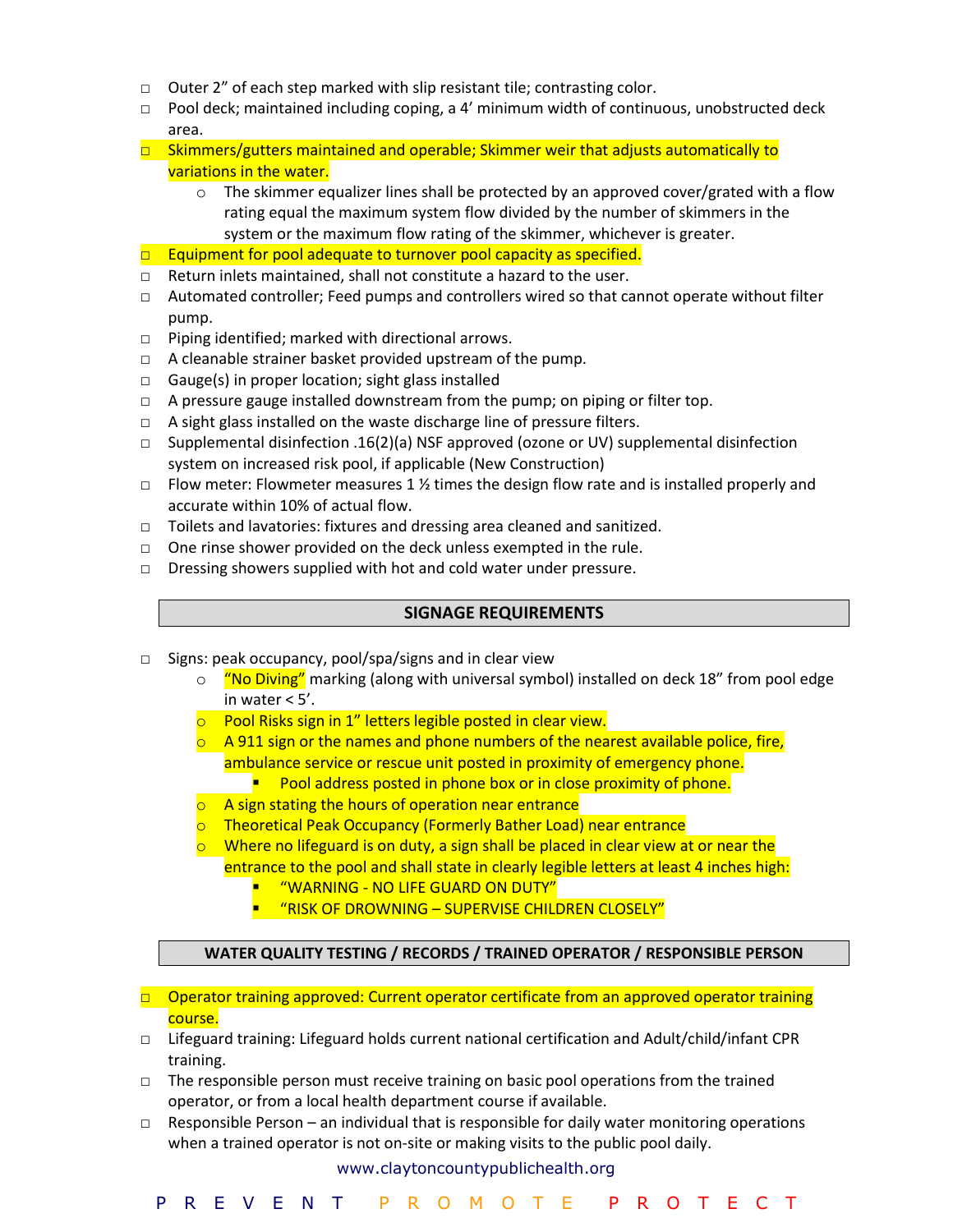- □ Trained operator performs a minimum of two weekly visits. Operator performs bi-weekly circulation, disinfection, and filtration systems evaluations and documents the results.
	- o Facilities without an on‐site trained operator must appoint a responsible on‐site person. This individual must be capable of testing the water chemistry as required by the chapter, and must be trained to perform the requirements in DPH Rule 511‐3‐5‐.16
	- $\circ$  Trained operator or responsible person monitors and records water chemistry.
	- o Trained operator or responsible person conducts daily safety self‐inspection.
	- $\circ$  The pool operator or responsible person shall acquire a water sample for testing the chemical parameters:
		- The sample shall be obtained from at least eighteen inches below the surface of the water and from a location between the inlets.
		- The sample shall be obtained from a section of the pool that has a water depth of between three to four feet when available.
		- For each water test, sampling locations shall rotate around the shallower end of the pool. The pool operator shall include the deepest area of the pool in the water sampling rotation once per week.

 $\circ$  The trained operator or responsible person shall collect water samples from the water in the pool for monitoring. An in‐line sampling port may be used for water held in reservoirs. The water quality testing frequency shall be as follows:

- Proper disinfectant level
	- **Free Chlorine Pool**: Free chlorine: 1.0 10 ppm (UNSTABILIZED); 2.0 10.0 ppm (STABILIZED)
	- **Free Chlorine Spa**: 3.0 ppm 10 ppm
	- **Combined chlorine**: 0.4 or less
	- **Bromine**: 4.0 ppm
	- **pH**: 7.2 and 7.8
- For pools, free available chlorine or total bromine and pH shall be tested a minimum of two times daily during the hours of operation.
- Total alkalinity shall be tested weekly and calcium hardness shall be tested monthly.
- If stabilized chlorine is used as the primary disinfectant, the operator shall test cyanuric acid every two weeks. Otherwise, cyanuric acid shall be tested monthly. Stabilizer level > 90 ppm.
- For spas and hot water venues, free available chlorine, total bromine, pH and water temperature shall be tested prior to opening and recorded every four hours.
- In-line oxidation reduction potential readings (if applicable) shall be recorded at the same time the free available chlorine or total bromine and pH tests are performed.
- If in-line electrolytic chlorinators are used, salt levels shall be tested at least weekly or per manufacturer's instructions.
- $\circ$  Written documentation of the operator's visits must be available at the pool facility. At a minimum, the written record must indicate the condition of the following items:
	- The circulation, filtration, and disinfection systems
	- Safety equipment on-site
	- Pool stairs and deck condition
	- Water chemistry test results
	- Record what corrective actions, if necessary, were taken by the operator
- o **DPD pool test kit should be available on site.**

#### www.claytoncountypublichealth.org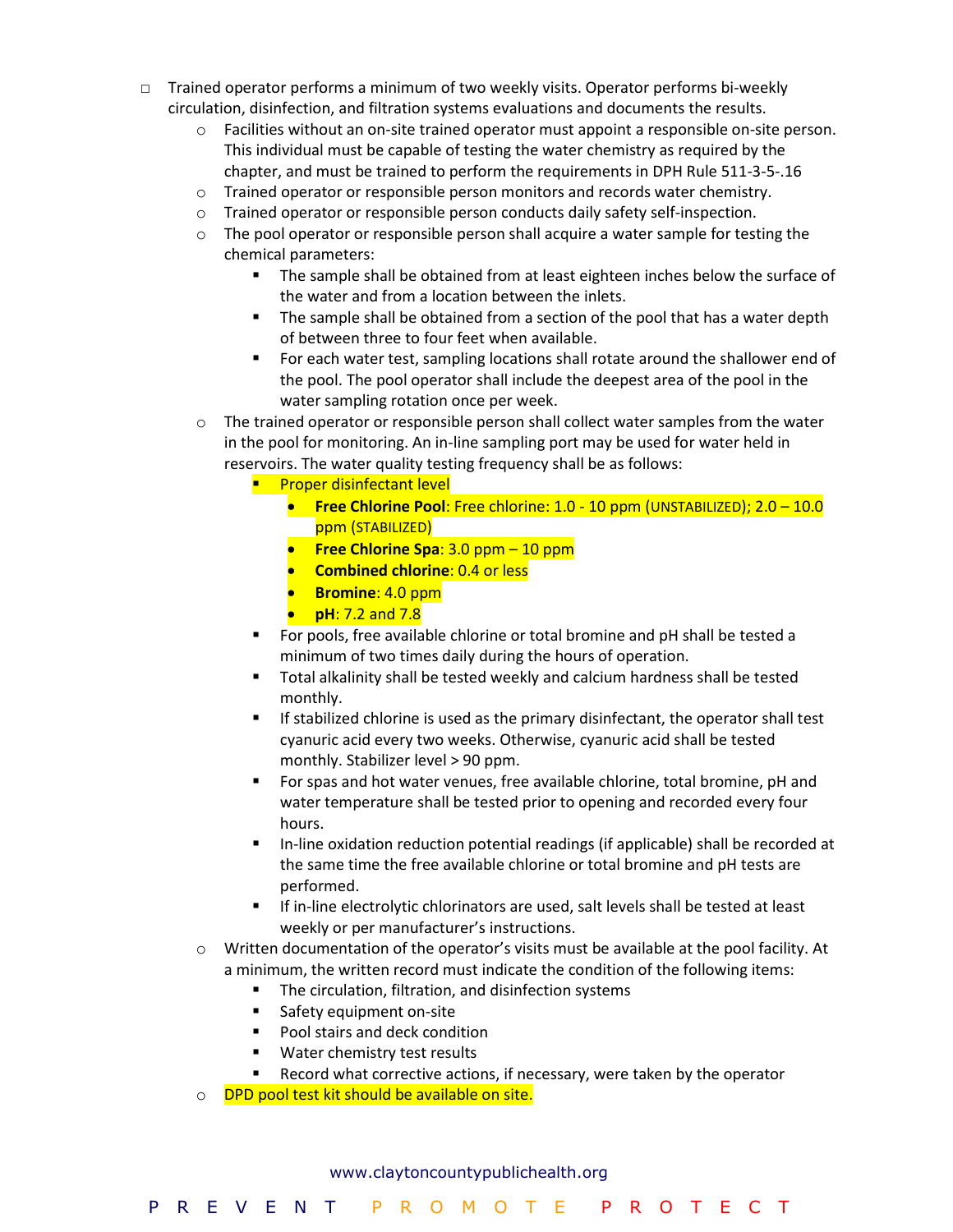**RULE .18(12)(b):** *WHERE NO LIFEGUARD IS ON DUTY, A SIGN OR SIGNS SHALL BE PLACED IN CLEAR VIEW AT OR NEAR THE ENTRACE TO THE POOL AND SHALL STTE IN CLEALY LEGIBLE LETTERS AT LEAST FOUR INCHES HIGH "WARNING – NO LIFEGUARD ON DUTY and RISK OF DROWNING – SUPERVISE CHILDREN CLOSELY"*

**EXAMPLE:** 



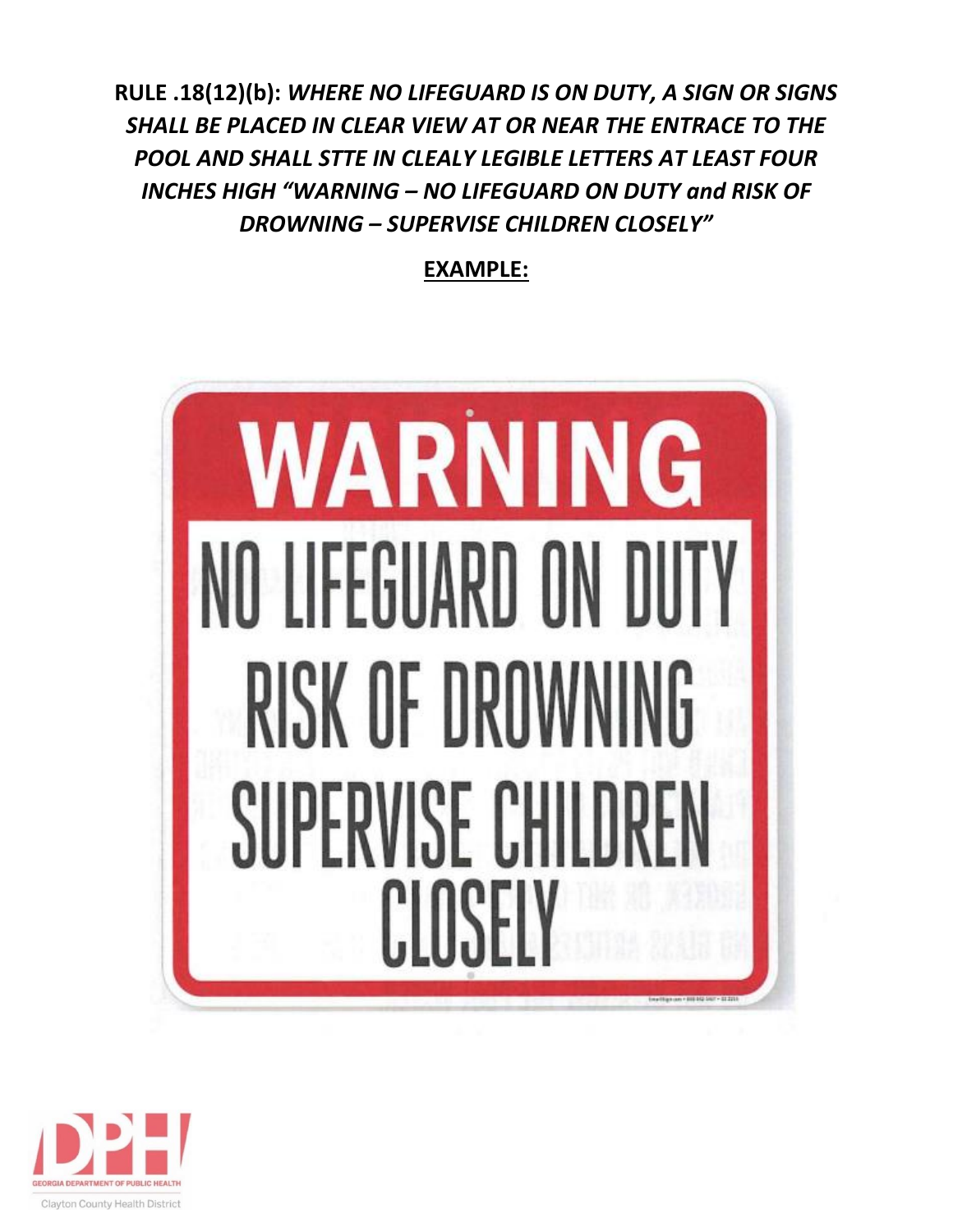# **RULE .18(12)(C):** *THE SAME SIGN IN SUBSECTION (B) ABOVE OR AN ADDITIONAL SIGN WILL STATE UNDER HEADING "POOL RISKS" THE FOLLOWING ITEMS IN CLEARLY LEGIBLE LETTER AT LEAST ONE INCH HIGH:*

- 1. Shower before entering the water.
- 2. Children shall not use pool without an adult in attendance.
- 3. Adults should not swim alone.
- 4. All children three years old and younger and any child not potty-trained must wear snug fitting plastic pants or a water resistant swim diaper.
- 5. Do not swim if the suction outlets are missing, broken, or not clearly visible from the deck.
- 6. No glass articles allowed in or around pool.
- 7. Do not swallow the pool water.
- 8. Do not dive unless diving area is clear of other bathers.
- 9. Do not swim if you had diarrhea within the past two weeks.

10. No animals are allowed in the pool or pool enclosure, except service animals are allowed on the deck.

# **EXAMPLE:**



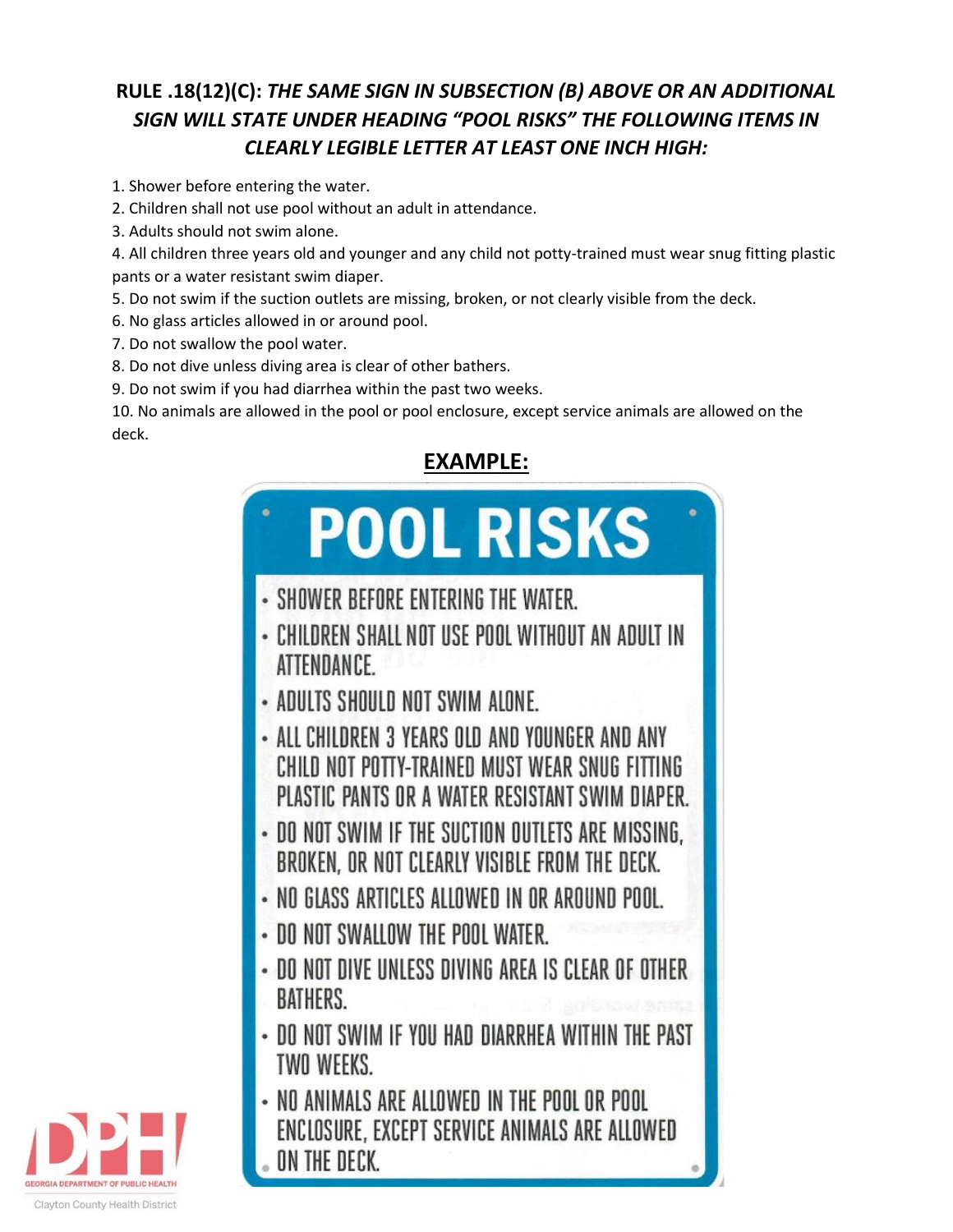# **RULE .18(13)(b):** *WARNING SIGNS FOR SPAS SHALL BE IN CLEAR VIEW OF THE SPA AND PROMINENTLY DISPLAYED. SIGNS SHALL STATE THE SPA'S ADDRESS, THE LOCATION OF THE NEAREST TELEPHONE WITH REFERENCES THAT EMERGENCY TELEPONE NUMBERS ARE POSTED AT THE LOCATION. THESE EMERGENCY TELEPHONE NUMBERS SHOULD INCLUDE THE NAME AND PHONE NUMBER OF THE NEAREST AVAILABLE POLICE, FIRE OR AMBULANCE SERVICE AND "911" IF AVAILABLE. SIGNS SHALL INCLUDE, BUT NOT BE LIMITED TO THE FOLLOWING MESSAGES:*

*1. Risk of Fetus Damage. Hot water exposure limitations vary from person to person. Pregnant women and small children should not use spa without medical approval.* 

*2. Risk of Drowning. Other persons suffering from heart disease, diabetes, high or low blood pressure, and other health problems should not enter the spa without medical approval.* 

*3. Risk of Drowning. Do not use the spa while under the influence of alcohol, narcotics, or drugs that cause sleepiness and drowsiness or raise/lower blood pressure.* 

*4. Risk of Drowning. Use caution when bathing alone. Overexposure to hot water may cause nausea, dizziness, and fainting. Lower water temperatures are recommended for young children and for extended use (more than10-15 minutes).* 

*5. Risk of Drowning. Do not use or operate spa if the suction fitting is missing, broken, or loose.* 

*6. Risk of Child Drowning. Unsupervised use by children is prohibited. Children under five shall not use the spa.* 

*7. Risk of Injury. Check spa temperature before entering. The spa temperature should not exceed 1040F.* 

*8. Risk of Injury. Enter and exit slowly.*

*9. Risk of Injury. Keep all glass and breakable objects out of the spa area.* 

*10. Risk of Shock. Never place electrical appliances (telephone, radio, or televisions) within five feet of the spa.* 

# **EMERGENCY SPA SHUT-OFF**



## **EXAMPLE(S):**

# **SPA RULES**

- Risk of Fetus Damage. Hot water exposure limitations vary from person to person. Pregnant women and small children should not use spa without medical approval.
- Risk of Drowning. Other persons suffering from heart disease, diabetes, high or low blood pressure, and other health problems should not enter the spa without medical approval.
- Risk of Drowning. Do not use the spa while under the influence of alcohol, narcotics, or drugs that cause sleepiness and drowsiness or raise/lower blood pressure.
- Risk of Drowning. Use caution when bathing alone. Overexposure to hot water may cause nausea, dizziness, and fainting. Lower water temperatures are recommended for young children and for extended use (more than 10-15 minutes).
- Risk of Drowning. Do not use or operate spa if the suction fitting is missing, broken, or loose.
- Risk of Child Drowning. Unsupervised use by children is prohibited. Children under five shall not use the spa.
- Risk of Injury. Check spa temperature before entering. The spa temperature should not exceed 104°F.
- Risk of Injury. Enter and exit slowly.
- Risk of Injury. Keep all glass and breakable objects out of the spa area.
- Risk of Shock. Never place electrical appliances (telephone, radio, or televisions) within five feet of the spa.
- **Nearest telephone located at**

**SPA ADDRESS**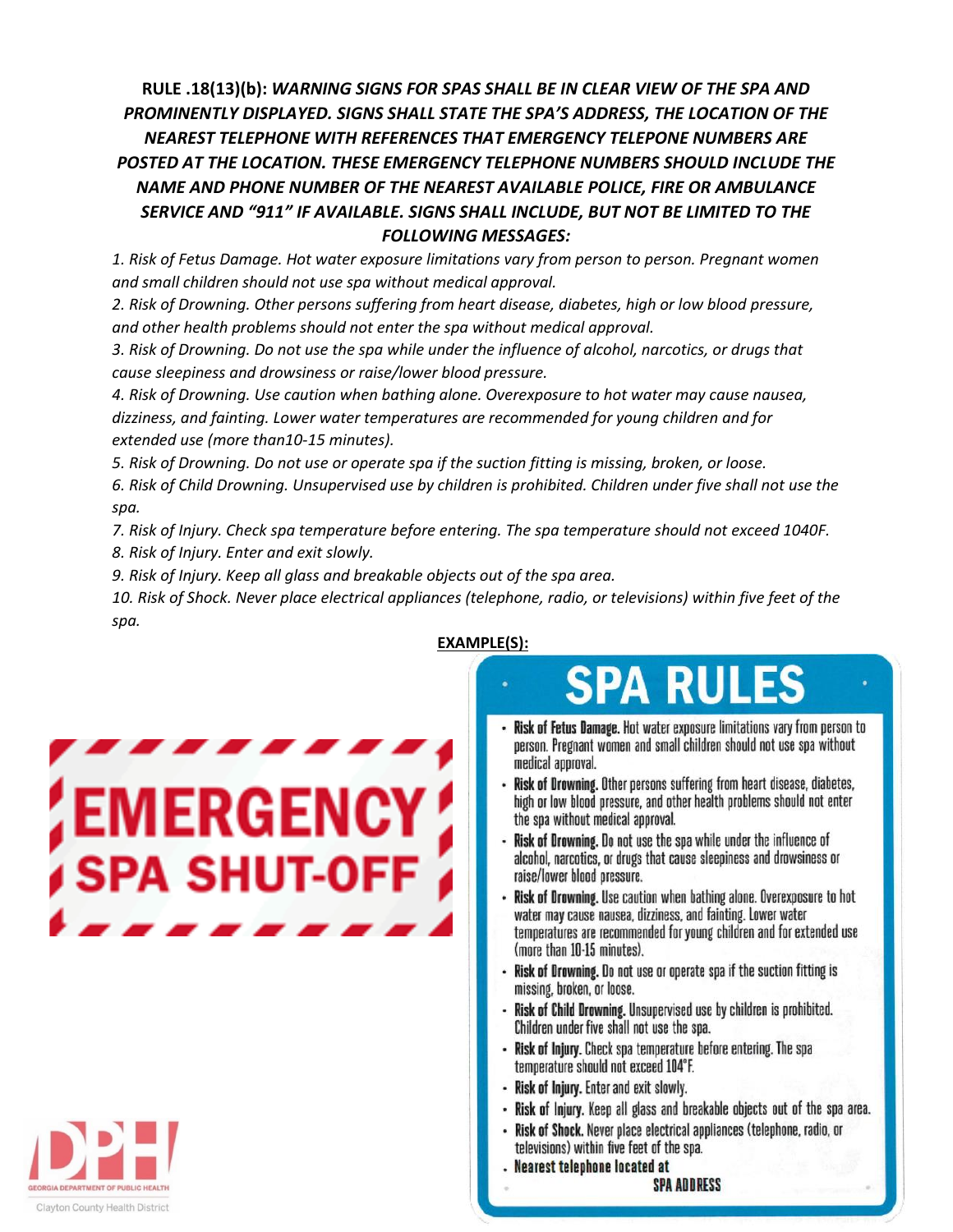**RULE .18(10)(c):** *AN OPERABLE, HARD-WIRED, CONVENTIONAL TELEPHONE LINE OR CONTINUOUS POWERED SOURCE, WEATHERPROOF EMERGENCY PHONE SHALL BE PERMANENTLY INSTALLED IN A CONSPICUOUS LOCATION WITHIN THE POOL ENCLOSURE AND MUST BE READILY AVAILABLE TO BATHERS AT ALL TIMES. THE EMERGENCY PHONE SHALL BE CAPABLE OF CONNECTING TO 911 AND ELECTRONICALLY TRANSFERRING AN AUTOMATIC NUMBER IDENTIFICATION AND AUTOMATIC LOCATOR IDENTIFICATION OF THE POOL EMERGENCY PHONE TO THE PUBLIC SAFETY ANSWERING POINT, IF AVAILABLE. A 911 SIGN OR THE NAMES AND PHONE NUMBERS OF THE NEAREST AVAILABLE POLICE, FIRE, AMBULANCE SERVICE OR RESCUE UNIT SHALL BE POSTED NEARBY.* 

THE ADDRESS OF THE FACILITY SHOULD BE LOCATED ON OR NEAR THE PHONE (EX: ON SIGNAGE OR INSIDE THE DOOR OF A PHONE BOX).



# **EXAMPLE(S):**

**SEORGIA DEPARTMENT OF PUBLIC HEALTH** Clayton County Health District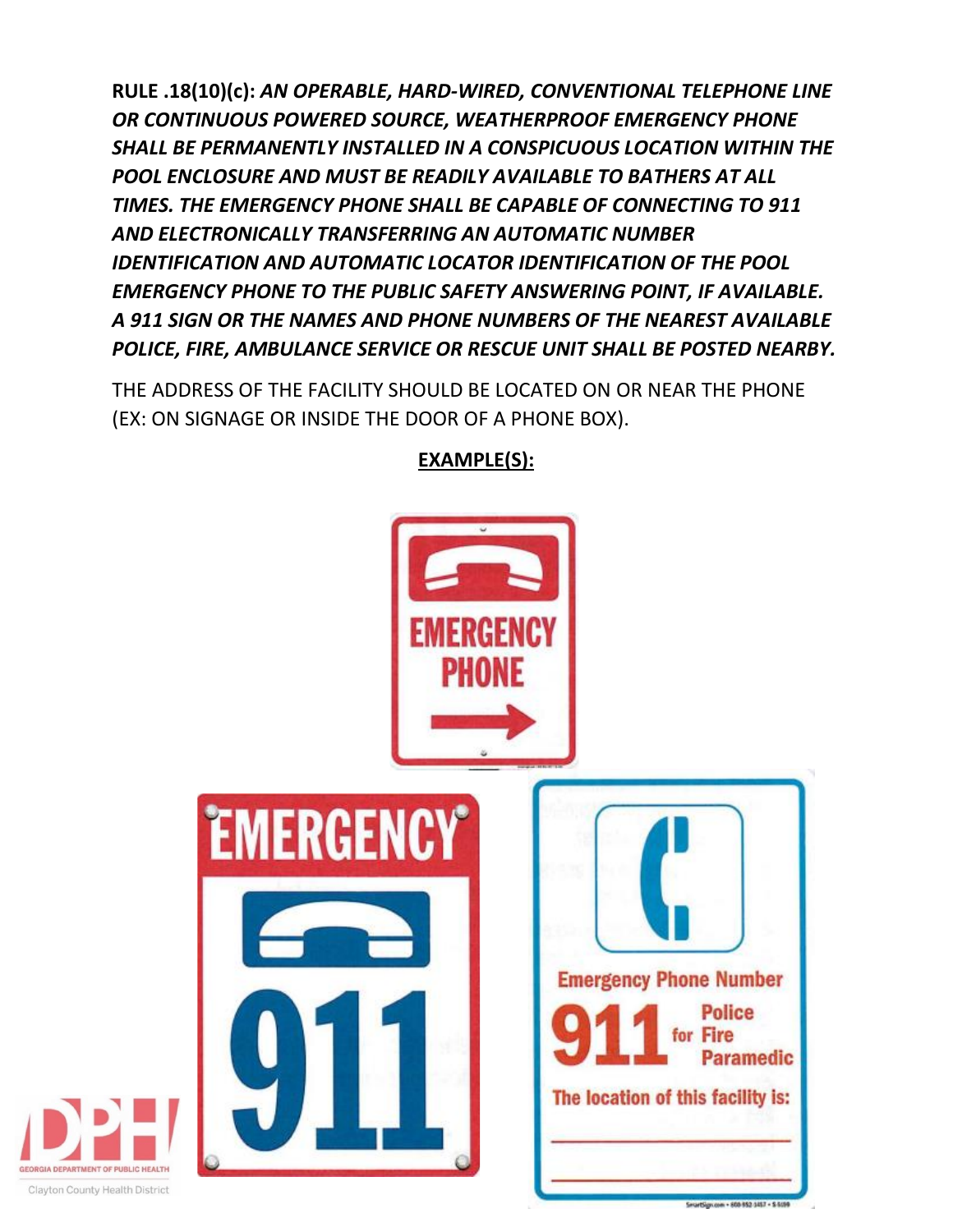# **.18(12)(a):** *THE WORDS "NO DIVING" AND THE UNIVERSAL INTERNATIONAL SYMBOL FOR "NO DIVING" SHALL BE PERMANENTLY VISIBLE AT THE EDGE OF THE DECK FOR WATER FIVE FEET IN DEPTH OR LESS, PLACED ONLY ON THE DECK BESIDE THE DEPTH MARKERS, AND SHALL CONFORM TO THAT OUTLINED FOR DEPTH MARKERS IN SUBSECTIONS (3)(a) THRU (h).*

*(a) Depth markers on the vertical pool wall shall be positioned to be read from the water side. The marker shall be placed to allow as much of the number to be visible above the waterline as possible. (b) Depth markers on the deck shall be within eighteen inches of the water edge and positioned to be read while standing on the deck facing the water.* 

*(c) Depth markers shall be slip-resistant.* 

*(d) Depth markers shall be installed at the maximum and minimum water depths and at all points of slope change.* 

*(e) Depth markers shall be installed at intermediate increments of water depth of two feet or less, and shall be spaced at intervals of twenty-five feet or less.* 

*(f) Depth markers shall be arranged uniformly on both sides and both ends of the pool.* 

*(g) Depth markers on irregularly shaped pools shall designate depths at all major deviations in shape. (h) Depth markers number and letters shall be tile and four inches minimum in height. Numbers shall be of contrasting color to the background on which they are applied.* 

*(i) Depth markers shall indicate the actual pool depth within plus or minus three inches, at normal operating level when measured three feet from the pool wall or at the tangent point where the cove radius meets the floor, whichever is deeper.* 

(j) Interactive water play pools shall not be required to have depth markings or "No Diving" signage. **EXAMPLE(S):**





*This signage will need to be added at the time of renovation (ex: resurfacing of deck, resurfacing of pool, etc.).*

**NO DIVING** 

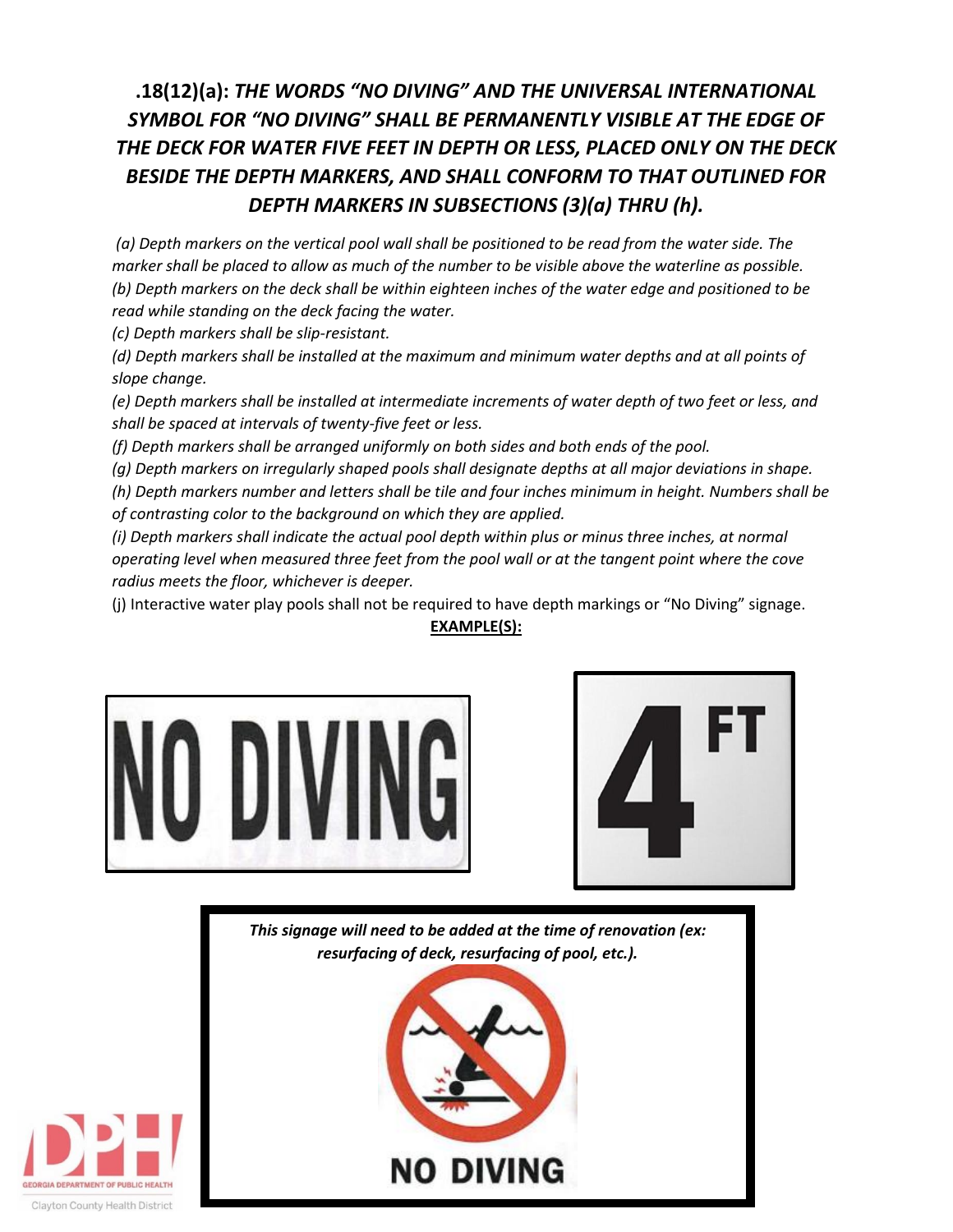**.18(13)(c)** *SIGN SHALL BE POSTED STATING THE HOURS OF OPERATION IN CLEAR VIEW NEAR THE ENTRANCE AND SHALL STATE THE THEORETICAL PEAK OCCUPANCY.* 

**.22(15)** *THE THEORETICAL PEAK OCCUPANCY LIMIT SHALL BE OBSERVED BY THE MANAGEMENT. A SIGN STATING THE OCCUPANCY SHALL BE POSTED IN A VISIBLE LOCATION NEAR THE ENTRANCE IN FOUR INCH LETTERS AND NUMBERS. THE MAXIMUM NUMBER OF BATHERS TO BE ALLOWED IN A POOL ENCLOSURE AT ONE TIME SHALL BE BASED ON DPH RULE 511-3-5-.05(12).*



**EXAMPLE(S):**



**MAXIMUM** 

OCCUPANCY

PERSONS

MAXIMUM DCCUPA **NOT TO EXCEED** PERSONS